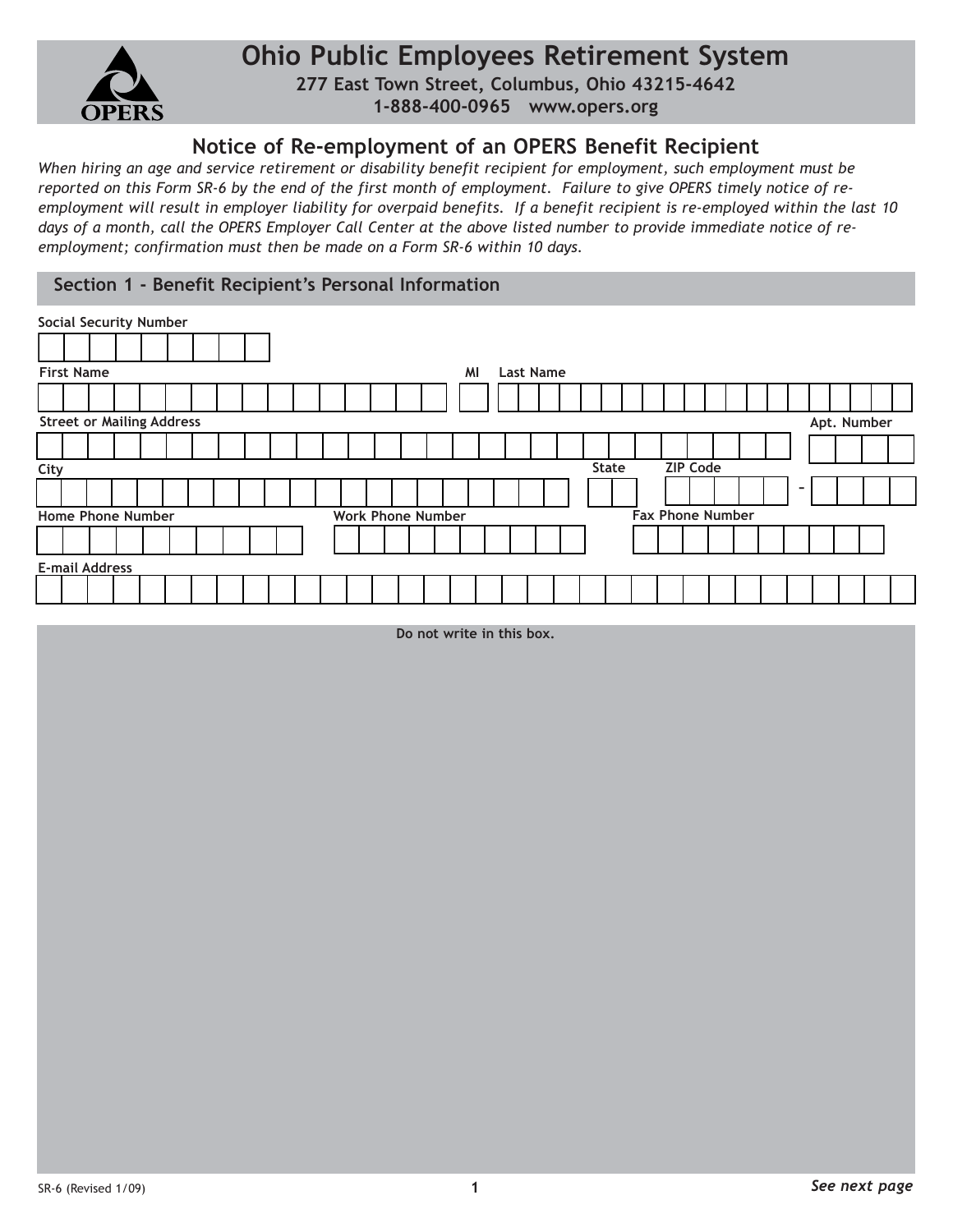|                                                                                                                              | Beginning date of re-employment                                                                                                                                                                                                                                                                                                                                                                                                                                                                                                                                                                                  |                                 |  |  |  |  |  |  |  |  |  |  |  |                                                           |  |                                                                                                                                                                                                                                                                                                                                                                                                                                                                                                                                                                                                                                                                                                                                                                                                             |  |  |  |  |  |  |  |  |
|------------------------------------------------------------------------------------------------------------------------------|------------------------------------------------------------------------------------------------------------------------------------------------------------------------------------------------------------------------------------------------------------------------------------------------------------------------------------------------------------------------------------------------------------------------------------------------------------------------------------------------------------------------------------------------------------------------------------------------------------------|---------------------------------|--|--|--|--|--|--|--|--|--|--|--|-----------------------------------------------------------|--|-------------------------------------------------------------------------------------------------------------------------------------------------------------------------------------------------------------------------------------------------------------------------------------------------------------------------------------------------------------------------------------------------------------------------------------------------------------------------------------------------------------------------------------------------------------------------------------------------------------------------------------------------------------------------------------------------------------------------------------------------------------------------------------------------------------|--|--|--|--|--|--|--|--|
|                                                                                                                              | <b>Title</b>                                                                                                                                                                                                                                                                                                                                                                                                                                                                                                                                                                                                     |                                 |  |  |  |  |  |  |  |  |  |  |  |                                                           |  |                                                                                                                                                                                                                                                                                                                                                                                                                                                                                                                                                                                                                                                                                                                                                                                                             |  |  |  |  |  |  |  |  |
|                                                                                                                              |                                                                                                                                                                                                                                                                                                                                                                                                                                                                                                                                                                                                                  |                                 |  |  |  |  |  |  |  |  |  |  |  |                                                           |  |                                                                                                                                                                                                                                                                                                                                                                                                                                                                                                                                                                                                                                                                                                                                                                                                             |  |  |  |  |  |  |  |  |
|                                                                                                                              | 1. An age and service retiree. These individuals are eligible to receive compensation for the re-employment period,<br>receive their retirement allowance, and make contributions toward a Money Purchase Annuity benefit. OPERS<br>contributions must begin with the first date of service. If re-employment occurs less than two months after the<br>retirement allowance commences, the entire retirement benefit will be forfeited during these two months.                                                                                                                                                  |                                 |  |  |  |  |  |  |  |  |  |  |  |                                                           |  |                                                                                                                                                                                                                                                                                                                                                                                                                                                                                                                                                                                                                                                                                                                                                                                                             |  |  |  |  |  |  |  |  |
|                                                                                                                              | 2. An age and service retiree hired under a personal service contract as an independent contractor. OPERS<br>contributions are not remitted on this service. If entering into a contract to provide services as an independent<br>contractor to the same employer from which this individual was retired, or to any employer if less than two months<br>after the retirement allowance commences, the pension portion of the benefit will be forfeited during the period of<br>the contract. The annuity portion of the benefit is suspended and will be paid in a lump sum upon termination of the<br>contract. |                                 |  |  |  |  |  |  |  |  |  |  |  |                                                           |  |                                                                                                                                                                                                                                                                                                                                                                                                                                                                                                                                                                                                                                                                                                                                                                                                             |  |  |  |  |  |  |  |  |
|                                                                                                                              | 3. An age and service retiree employed in a position described in Section 101.31, 121.03, or 121.04 of the Ohio<br>Revised Code, or as the head of a division of a state department, or in a position to which appointment is made by<br>the governor with the advice and consent of the Senate. OPERS contributions must begin with the first date of<br>service. Retirement benefits will not be forfeited for the two months following retirement.                                                                                                                                                            |                                 |  |  |  |  |  |  |  |  |  |  |  |                                                           |  |                                                                                                                                                                                                                                                                                                                                                                                                                                                                                                                                                                                                                                                                                                                                                                                                             |  |  |  |  |  |  |  |  |
|                                                                                                                              | 4. An OPERS disability benefit recipient returning to public service. OPERS contributions must begin with the first<br>date of service. Disability benefits will be terminated.                                                                                                                                                                                                                                                                                                                                                                                                                                  |                                 |  |  |  |  |  |  |  |  |  |  |  |                                                           |  |                                                                                                                                                                                                                                                                                                                                                                                                                                                                                                                                                                                                                                                                                                                                                                                                             |  |  |  |  |  |  |  |  |
|                                                                                                                              | 5. A retired judge assigned to active duty by the Chief Justice of the Ohio Supreme Court. Include a copy of the<br>assignment papers. OPERS contributions must begin with the first date of service. Retirement benefits will not be<br>forfeited for the two months following retirement.                                                                                                                                                                                                                                                                                                                      |                                 |  |  |  |  |  |  |  |  |  |  |  |                                                           |  |                                                                                                                                                                                                                                                                                                                                                                                                                                                                                                                                                                                                                                                                                                                                                                                                             |  |  |  |  |  |  |  |  |
|                                                                                                                              | 6. An age and service retiree re-employed or re-hired in the same position by a public employer in a position that<br>is customarily filled by a vote of the members of a board or commission or by the legislative authority of a county,<br>municipal corporation, or township. Complete the certification on page 3. If re-employment occurs less than two<br>months after the retirement allowance commences, the entire retirement benefit will be forfeited during these two<br>months.                                                                                                                    |                                 |  |  |  |  |  |  |  |  |  |  |  |                                                           |  |                                                                                                                                                                                                                                                                                                                                                                                                                                                                                                                                                                                                                                                                                                                                                                                                             |  |  |  |  |  |  |  |  |
|                                                                                                                              |                                                                                                                                                                                                                                                                                                                                                                                                                                                                                                                                                                                                                  | offered by the employer.        |  |  |  |  |  |  |  |  |  |  |  |                                                           |  | Section 3 - Employer Certification of Health Care Coverage<br>A public employer is responsible for making health care coverage available to re-employed benefit recipients if it is<br>provided to other employees in comparable positions. If available, this coverage cannot be waived unless the benefit<br>recipient has coverage comparable to the employer's coverage under a plan not offered by the employer or OPERS. The<br>employer's coverage is the re-employed benefit recipient's primary health care coverage. OPERS is secondary coverage<br>and shall pay only those health care claims not paid or available under the employer's coverage or other non-OPERS<br>coverage. A re-employed retiree is not eligible for OPERS health care coverage if he or she fails to enroll in coverage |  |  |  |  |  |  |  |  |
|                                                                                                                              |                                                                                                                                                                                                                                                                                                                                                                                                                                                                                                                                                                                                                  | when employment was terminated. |  |  |  |  |  |  |  |  |  |  |  |                                                           |  | The employer must notify OPERS, in writing, if the re-employed benefit recipient is no longer eligible for the employer's<br>health care coverage or has terminated employment. Please include the date the coverage was no longer available or                                                                                                                                                                                                                                                                                                                                                                                                                                                                                                                                                             |  |  |  |  |  |  |  |  |
| Will the employer's health care coverage be available to the re-employed benefit recipient listed on this form?<br>Yes<br>No |                                                                                                                                                                                                                                                                                                                                                                                                                                                                                                                                                                                                                  |                                 |  |  |  |  |  |  |  |  |  |  |  |                                                           |  |                                                                                                                                                                                                                                                                                                                                                                                                                                                                                                                                                                                                                                                                                                                                                                                                             |  |  |  |  |  |  |  |  |
|                                                                                                                              |                                                                                                                                                                                                                                                                                                                                                                                                                                                                                                                                                                                                                  |                                 |  |  |  |  |  |  |  |  |  |  |  | If "yes," when will this coverage first become available? |  |                                                                                                                                                                                                                                                                                                                                                                                                                                                                                                                                                                                                                                                                                                                                                                                                             |  |  |  |  |  |  |  |  |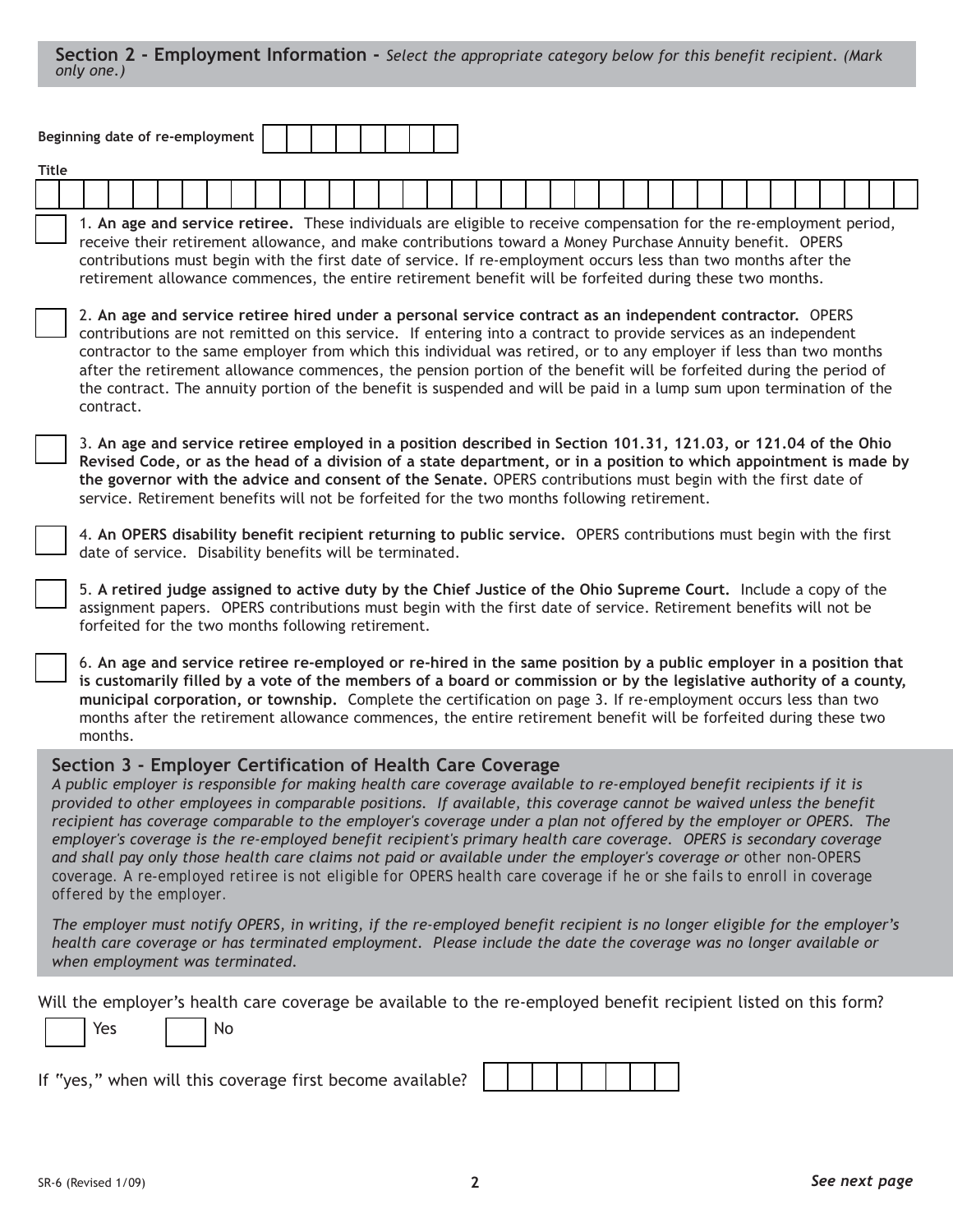## **Section 4 - Fiscal Officer Certification**

| Employer                                                                                                                                                                                                                                                                                                                                                           |  |  |  |  |  |  |  |  |  |  |  |
|--------------------------------------------------------------------------------------------------------------------------------------------------------------------------------------------------------------------------------------------------------------------------------------------------------------------------------------------------------------------|--|--|--|--|--|--|--|--|--|--|--|
|                                                                                                                                                                                                                                                                                                                                                                    |  |  |  |  |  |  |  |  |  |  |  |
| <b>Street or Mailing Address</b>                                                                                                                                                                                                                                                                                                                                   |  |  |  |  |  |  |  |  |  |  |  |
|                                                                                                                                                                                                                                                                                                                                                                    |  |  |  |  |  |  |  |  |  |  |  |
| <b>State</b><br><b>ZIP Code</b><br>City                                                                                                                                                                                                                                                                                                                            |  |  |  |  |  |  |  |  |  |  |  |
|                                                                                                                                                                                                                                                                                                                                                                    |  |  |  |  |  |  |  |  |  |  |  |
|                                                                                                                                                                                                                                                                                                                                                                    |  |  |  |  |  |  |  |  |  |  |  |
| The benefit recipient is not being re-employed or re-hired in the same position by a public employer in a position that<br>is customarily filled by a vote of members of a board or commission or by the legislative authority of a county,<br>municipal corporation, or township as indicated in Section 2 $(1)$ , $(2)$ , $(3)$ , $(4)$ , or $(5)$ of this form. |  |  |  |  |  |  |  |  |  |  |  |
|                                                                                                                                                                                                                                                                                                                                                                    |  |  |  |  |  |  |  |  |  |  |  |
| The benefit recipient is being re-employed or re-hired in the same position by a public employer in a position that is<br>customarily filled by a vote of members of a board or commission or by the legislative authority of a county, municipal<br>corporation, or township as indicated in Section 2(6) of this form and the Fiscal Officer certifies:          |  |  |  |  |  |  |  |  |  |  |  |
| 1. Not less than 60 days before the employment as a re-employed benefit recipient commenced, the public<br>employer gave public notice (containing the time, date, and location at which a public meeting was to take<br>place) that the benefit recipient would be receiving a benefit and was seeking employment with the public<br>employer; and                |  |  |  |  |  |  |  |  |  |  |  |
| 2. Between 15 and 30 days before the employment as a re-employed benefit recipient commenced, the public<br>employer held a public meeting on the issue of the benefit recipient being employed by the public employer.                                                                                                                                            |  |  |  |  |  |  |  |  |  |  |  |
| <b>Today's Date</b><br>Signature of Fiscal Officer Reporting to<br><b>OPERS</b>                                                                                                                                                                                                                                                                                    |  |  |  |  |  |  |  |  |  |  |  |
| Do not print or type                                                                                                                                                                                                                                                                                                                                               |  |  |  |  |  |  |  |  |  |  |  |
| Fiscal Officer Reporting to OPERS First Name<br><b>Last Name</b><br>ΜI                                                                                                                                                                                                                                                                                             |  |  |  |  |  |  |  |  |  |  |  |
|                                                                                                                                                                                                                                                                                                                                                                    |  |  |  |  |  |  |  |  |  |  |  |
| <b>Title</b>                                                                                                                                                                                                                                                                                                                                                       |  |  |  |  |  |  |  |  |  |  |  |
|                                                                                                                                                                                                                                                                                                                                                                    |  |  |  |  |  |  |  |  |  |  |  |
| <b>Work Phone Number</b>                                                                                                                                                                                                                                                                                                                                           |  |  |  |  |  |  |  |  |  |  |  |
|                                                                                                                                                                                                                                                                                                                                                                    |  |  |  |  |  |  |  |  |  |  |  |
|                                                                                                                                                                                                                                                                                                                                                                    |  |  |  |  |  |  |  |  |  |  |  |
|                                                                                                                                                                                                                                                                                                                                                                    |  |  |  |  |  |  |  |  |  |  |  |
| Section 5 - Benefit Recipient Acknowledgment                                                                                                                                                                                                                                                                                                                       |  |  |  |  |  |  |  |  |  |  |  |

I have read this notice and acknowledge the information provided is correct to the best of my knowledge. I acknowledge that if I am receiving a monthly disability benefit from OPERS, **my disability benefits will terminate upon my returning to public employment.**

| Benefit Recipient's | Today's Date |  |  |  |  |
|---------------------|--------------|--|--|--|--|
| Signature_          |              |  |  |  |  |

Do not print or type